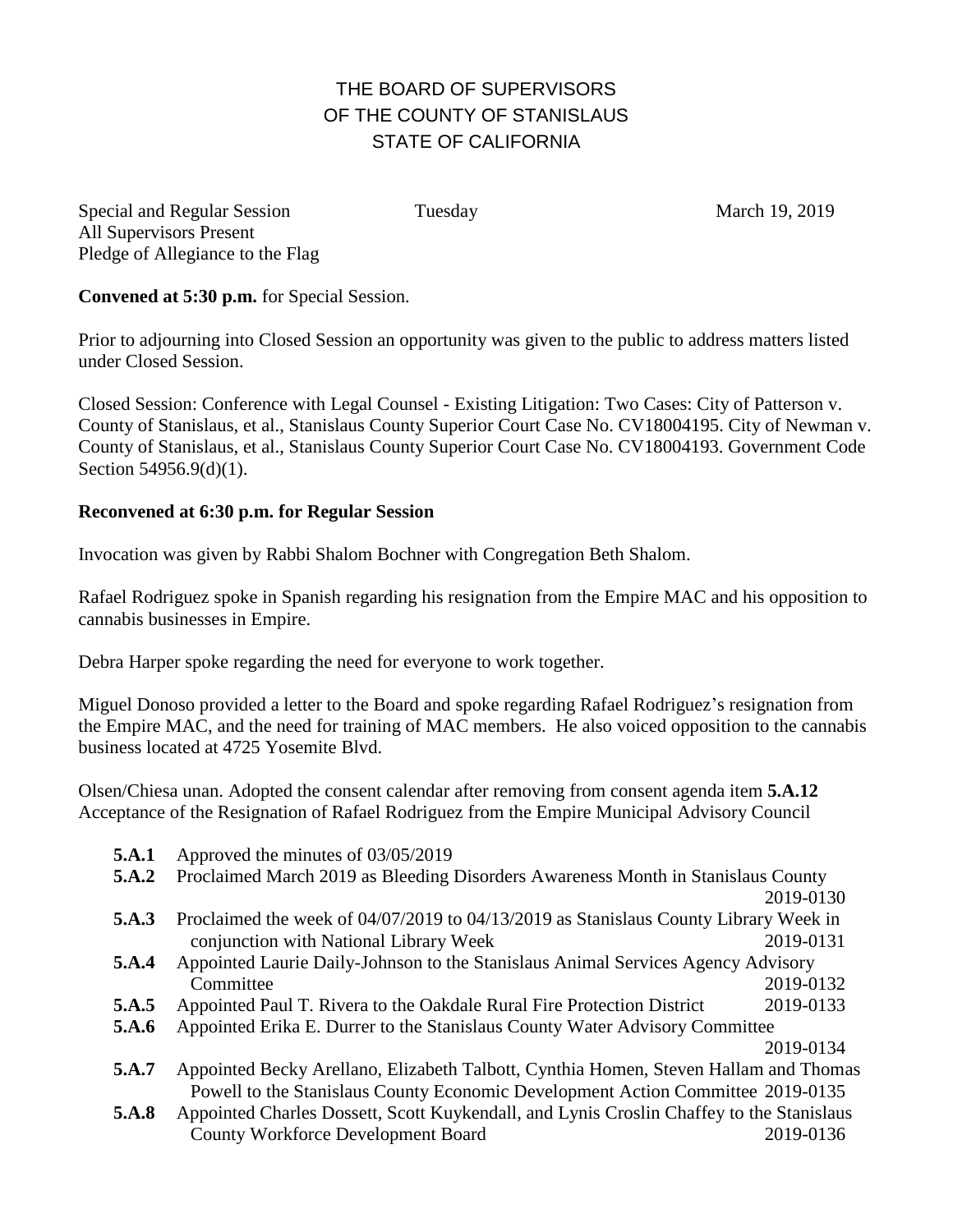- **5.A.9** Appointed Lonnie Statzer to the Stanislaus County Local Task Force on Solid Waste Management 2019-0137
- **5.A.10** Appointed Thomas Boze to the Law Library Board of Trustees 2019-0138
- **5.A.11** Accepted the resignation of Carla Doshas from the Knights Ferry Municipal Advisory Council 2019-0139
- **5.B.1** Approved the use of the Electronic-Payment (E-Payment) Process for the Sheriff Department, Civil Division customers to make payments for civil service fees; and, authorized the Purchasing Agent to sign the Government Payment Service, Inc. participation agreement, and any amendments, on behalf of the County – Sheriff

2019-0141

- **5.B.2** Approved the use of up to \$25,500 in Community Development Funds to install a security fence at the Stanislaus County Police Activities League office; directed the Auditor-Controller to make the necessary budget adjustments per the budget journal, attached to the agenda item; and, authorized the CEO, or his designee, to negotiate and sign a long-term agreement with the City of Modesto regarding the installation of a security fence on a portion of City property – CEO 2019-0142
- **5.B.3** Approved CSA Child Advocacy Center Program Subaward Application Proposal; and, authorized CSA to accept, if awarded by the California Governor's Office of Emergency Services, the Child Advocacy Center Program Subaward allocation of \$200,000 and future allocations – CSA 2019-0143
- **5.B.4** Approved the Second Amendment to the existing Full Service Partnership (FSP) agreement with Turning Point Community Programs, Inc., for the provision of the Triage Support Team for FY 2018-2019; authorized the BHRS Director, or his designee, to sign the Second Amendment with Turning Point Community Programs, Inc., to provide services through a Triage Support Team throughout FY 2018-2019 in the amount of \$317,139; approved the Third Amendment to the existing Children's Crisis Intervention Program (CIP) Agreement with Aspiranet, for the provision of the Triage Linkage and Coordination Program; and, authorized the BHRS Director, or his designee, to sign the Third Amendment to the existing CIP Agreement with Aspiranet to provide triage services through the Triage Linkage and Coordination Program throughout FY 2018-2019 in the amount of \$47,873 – BHRS 2019-0144
- **5.B.5** Approved a Professional Design Services Agreement with Kitchell CEM, Inc. for the design of the heating, ventilation and air-conditioning systems replacement at 1021 I Street, Modesto for a not to exceed amount of \$126,672; and, authorized the Purchasing Agent to sign the agreement and any subsequent amendments to the agreement on behalf of the County for an overall total not to exceed amount of \$139,339, which includes a 10% contingency of \$12,667 – GSA 2019-0145
- **5.B.6** Authorized the Stanislaus County Library Director to sign, submit and accept an application and awarded funds from the California State Library for a family literacy grant in the amount of \$80,000; authorized the Stanislaus County Library director to sign an amendment to the FY 2018-2019 contract with Learning Quest to include family literacy services and increase the contract maximum by \$80,000; and, directed the Stanislaus County Auditor-Controller to increase Intergovernmental Revenue and increase appropriations in Services and Supplies as detailed in the budget journal, attached to the agenda item – Library 2019-0146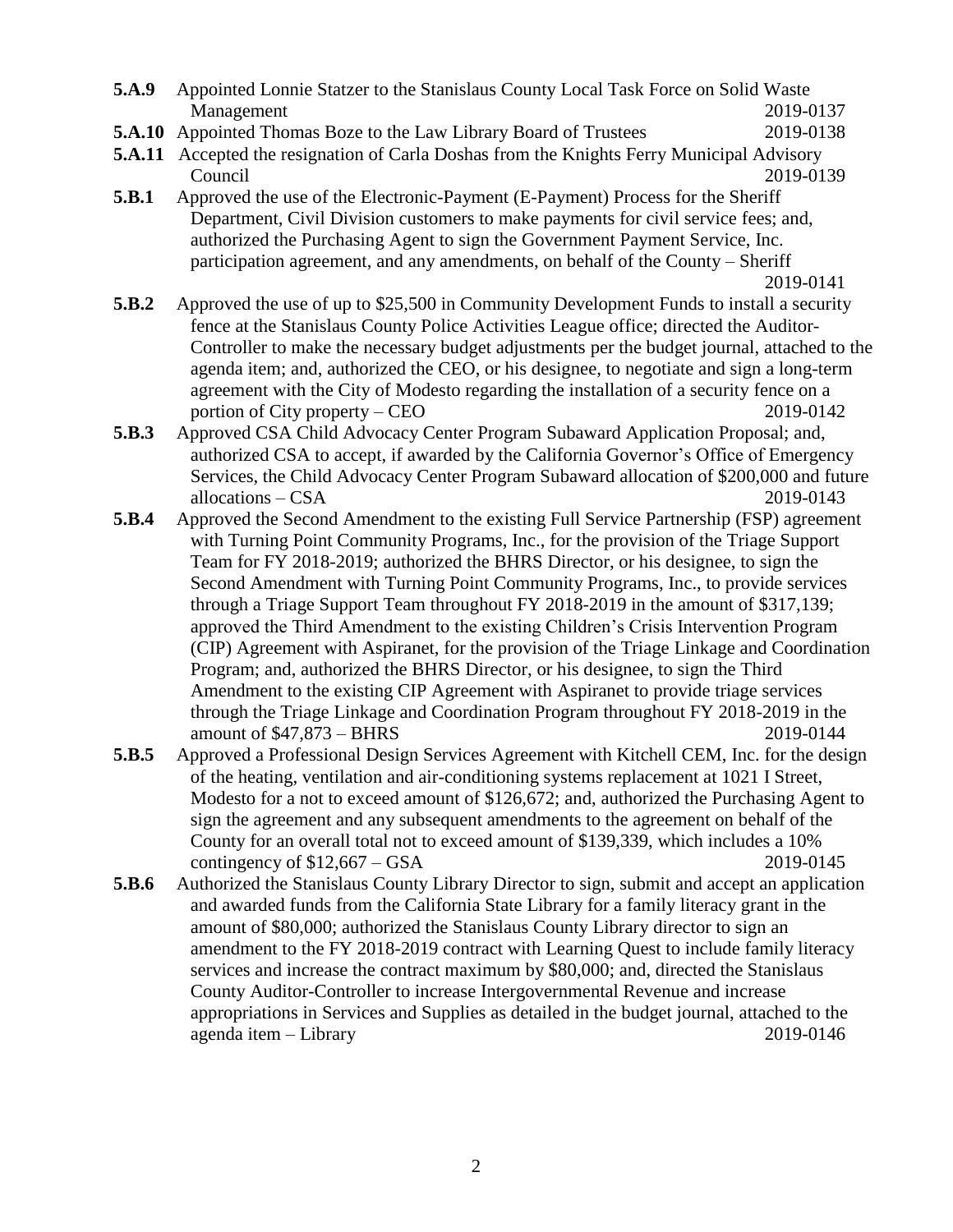- **5.B.7** Adopted the Property Tax Administration Cost Recovery Plan for use in FY 2018-2019; approved the Final Report determining the Property Tax Administration Costs for FY 2017-2018 are \$7,783,214 and establishing the proportion of recoverable costs attributable to incorporated cities and other jurisdictions in FY 2018-2019 are \$1,504,328; and, authorized the collection of said costs pursuant to the provisions of the Revenue and Taxation Code Sections 95.3 and 97.75, and Stanislaus County Ordinance Code Section 4.44.010 – Auditor-Controller 2019-0147
- **5.B.8** Approved the use of \$10,000 from the Community Development Fund to support Stanislaus Partners in Education programs; and, directed the Auditor-Controller to make the necessary budget adjustments per the budget journal, attached to the agenda item – CEO 2019-0148
- **5.B.9** Approved the filing of a Notice of Exemption finding that the proposed event is exempt under the provisions of the CEQA pursuant to State guidelines Section 15323; approved the Exclusive Use Agreement/Permit with One World to hold a Water Lantern Festival at Woodward Reservoir Regional Park on Saturday, 05/04/2019; authorized the Director of Parks and Recreation, or designee, to direct One World to adhere to the requirements set forth as outlined in the Temporary Exclusive Use Event Agreement/Permit, attached to the agenda item; and, authorized the Director of Parks and Recreation, or designee, to negotiate and approve future events with One World – Parks 2019-0149
- **5.B.10** Authorized the Registrar of Voters to enter into an agreement with California Secretary of State for HAVA federal reimbursement funds provided by the U.S. Election Assistance Commission for expenses associated with the improvement of the administration of elections up to a maximum amount of \$25,000 for the period of 12/10/2018 through 06/30/2021; approved the Registrar of Voters to negotiate, award, and execute all corresponding contracts with vendors in connection with HAVA related activity up to a maximum amount of \$25,000; approved the Registrar of Voters to expend funds and seek reimbursement from the California Secretary of State; and, authorized the Auditor-Controller to increase appropriations and estimated revenue in the amount of \$25,000, as detailed in the budget journal, attached to the agenda item – Elections 2019-0150
- **5.B.11** Authorized the Registrar of Voters to enter into an agreement with the California Secretary of state for HAVA federal funds provided by the U.S. Election Assistance Commission for expenses associated with cyber security and infrastructure related to VoteCal up to maximum amount of \$25,000 for the period 01/02/2019 through 06/30/2021; approved the Registrar of Voters to negotiate, award and execute all corresponding contracts with vendors in connection with HAVA related activity up to a maximum amount of \$25,000; approved the Registrar of Voters to expend funds and seek reimbursement from the California Secretary of State; and, authorized the Auditor-Controller to increase appropriations and estimated revenue in the amount of \$25,000 as detailed in the budget journal, attached to the agenda item – Elections 2019-0151
- **5.B.12** Accepted the sixteenth update in accordance with Public Contract Code Sections 20134 and 22050 for Emergency remediation/repairs at 10th Street Place, to repair water damage and restore essential government operations – CEO 2019-0152
- **5.B.13** Approved the first update on the Homeless Facility Plan and partnership between the County, the City of Modesto and the Salvation Army in accordance with the provisions of the Public Contract Code and related matters – CEO 2019-0153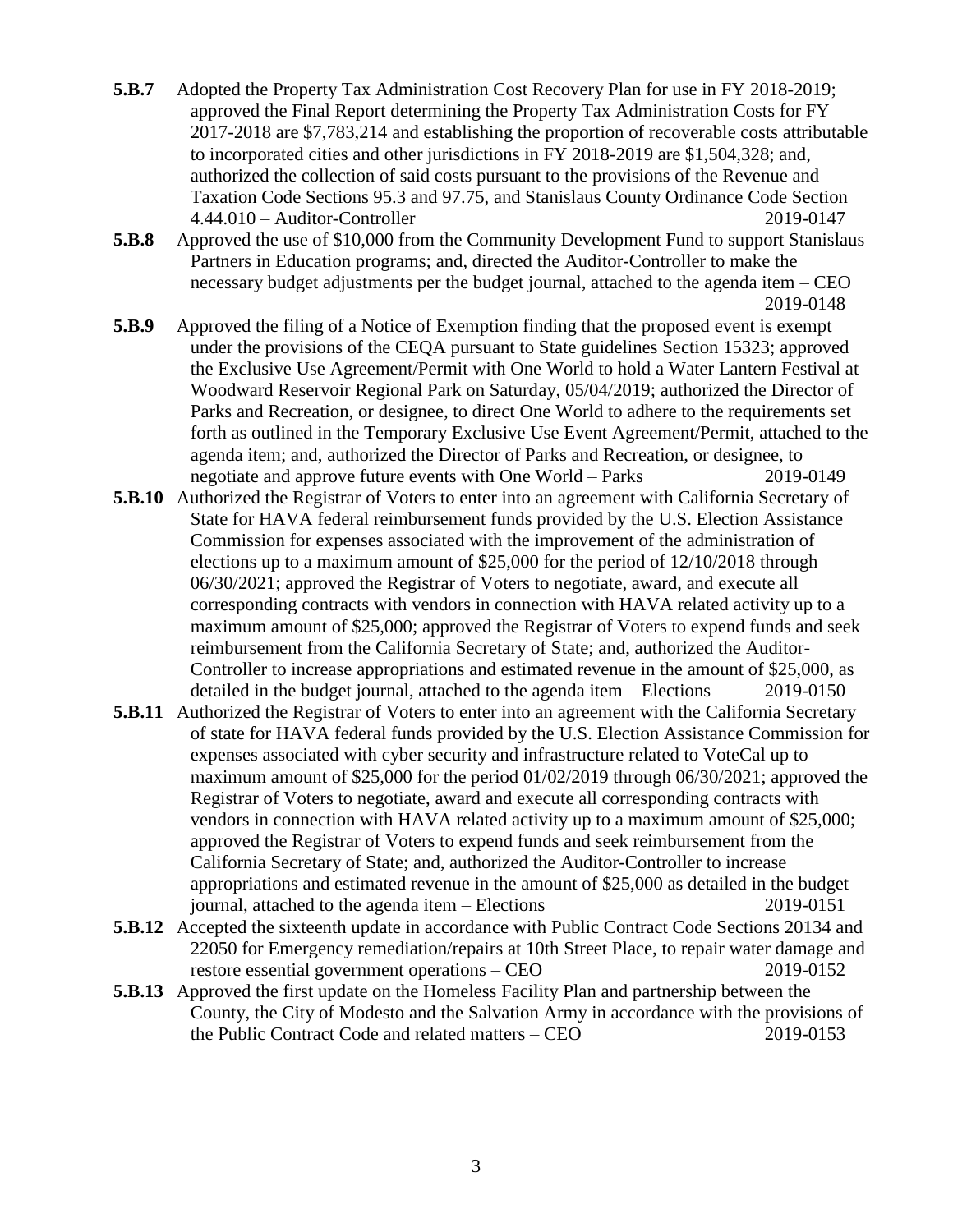- **5.C.1** Approved an amendment in the amount of \$149,704.96 to the Contribution Agreement between the County of Stanislaus and the City of Patterson for the Project Approval and Environmental Document (PA&ED) phase of the Sperry Road Interchange Project for a total of \$1,147,738.07; authorized the Director of Public Works to execute an amendment to the Contribution Agreement between the County of Stanislaus and the City of Patterson for the PA&ED phase of the Sperry Road Interchange Project; authorized the Director of Public Works to sign the necessary documents, including an amendment, to the previously executed agreement with NCM Engineering Corporation up to the amount of \$149,704.96; and, authorized the Director of Public Works to sign Change Orders within the approved budget up to 10% of the contract amount – PW 2019-0154
- **5.C.2** Finds that the Stanislaus County owned parcel, identified as APN 067-016-022 located on Scenic Bend East of the intersection of Scenic Drive and El Vista Avenue, is not required for County use; finds that this transaction is categorically exempt from the provisions of the CEQA; and, authorized the Director of Public Works to sign the Quitclaim Deed transferring the title of this parcel to the City of Modesto – PW 2019-0155
- **5.C.3** Approved Amendment No. 1 to the Engineering Services agreement with O'Dell Engineering of Modesto, CA, in the amount of \$13,800, for an amended not to exceed \$103,800, for the Stanislaus County Corporation Yard Security Wall Project; authorized the Director of Public Works to execute the amendments with O'Dell Engineering, in the amount of \$13,800 and to sign necessary documents; and, authorized the Director of Public Works to take any appropriate action necessary to carry out the purpose and intent of these recommendations – PW 2019-0156
- **5.D.1** Opened the 30-day public review period to consider approval of the Stanislaus Urban County's FY 2019-2020 Annual Action Plan (AAP); and, set a public hearing for the 04/30/2019, 9:00 a.m. meeting to consider approval of the Stanislaus Urban County's FY 2019-2020 AAP – Planning 2019-0157
- **5.D.2** Accepted the Annual Progress Report for the Stanislaus County Housing Element for the calendar year 2018 – Planning 2019-0158
- **5.D.3** Set a public hearing on 04/02/2019, at the 9:00 a.m. meeting, to consider the Planning Commission's recommendation for approval of Rezone Application No. PLN2016-0071, Wells Avenue RV & Self-Storage, located at 418 Wells Avenue, west of McHenry Avenue, south of Pelandale Avenue, in the Modesto area, and adoption of a Mitigated Negative Declaration; and, authorized the Clerk to publish notice of hearing as required by law – Planning ORD-56-F-4 2019-0159
- **5.D.4** Set a public hearing on 04/02/2019, at the 9:00 a.m. meeting, to consider the Planning Commission's recommendation for approval of Use Permit and Development Agreement application No. PLN2018-0108, MDF Farms, located at 16218 Sycamore Avenue, between Fig and Orange Avenues, in Patterson Area; and, authorized the Clerk to publish a notice of public hearing as required by law – Planning ORD-56-G-1 2019-0160

Chiesa/DeMartini unan. **5.A.12** Accepted the resignation of Rafael Rodriguez from the Empire Municipal Advisory Council 2019-0140

DeMartini/Berryhill unan. **6.1** Authorized the District Attorney to accept a grant award from the California Governor's Office of Emergency Services Victim/Witness Assistance Program grant for Federal FY 2018-2019 in the amount of \$1,021,044; authorized the District Attorney to sign the grant award agreement, including any extensions or amendments; and, amended the Salary and Position Allocation to add two new block-budgeted Victim Advocate II positions to the Victim Services Legal Budget effective the first pay period following the Board of Supervisors approval. 2019-0161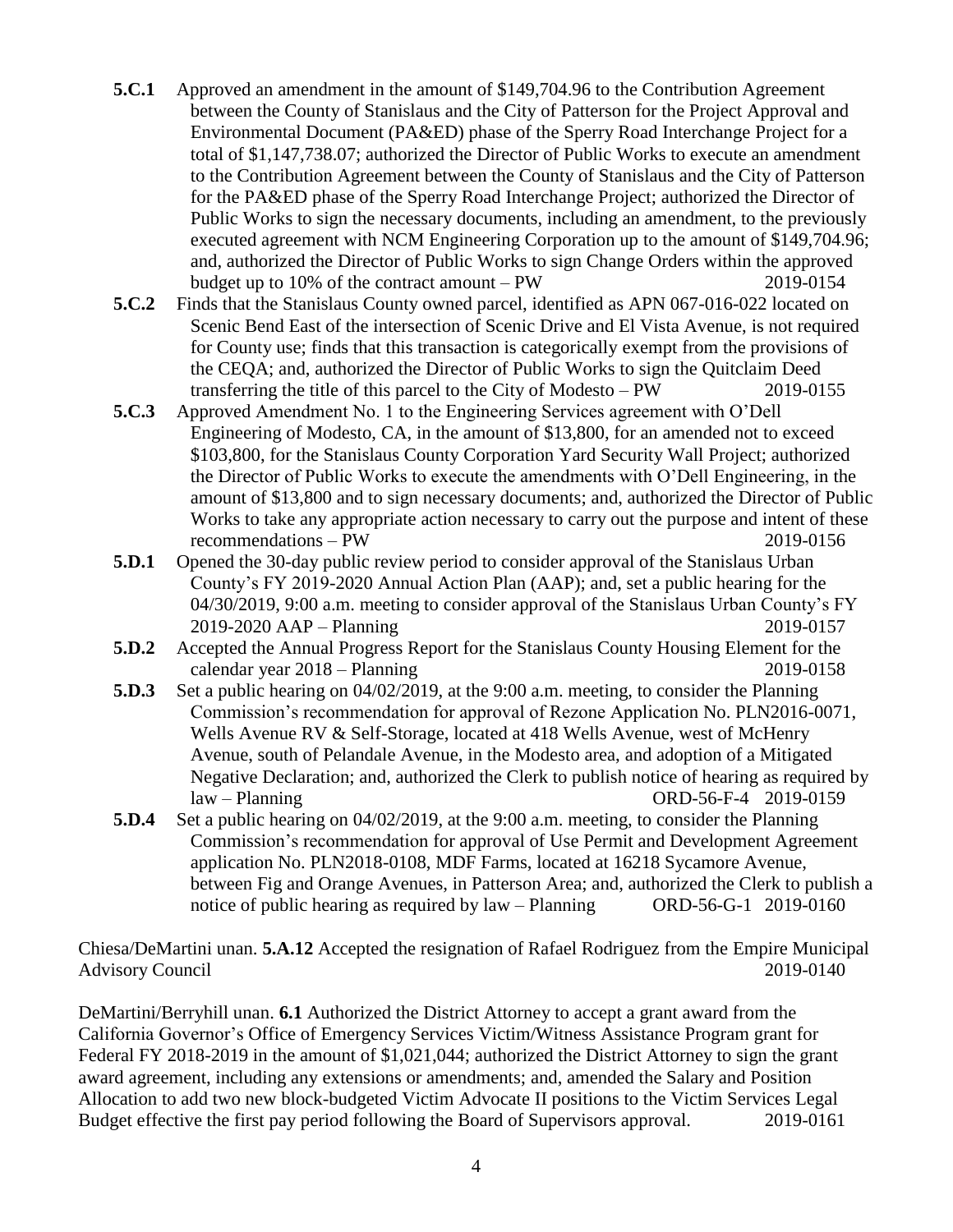## **Chairman Withrow left at 7:07 p.m.**

Chairman Withrow recused himself from Public Hearings items 7.1 and 7.2 due to a disqualifying financial interest.

**7.1** The Board conducted the public hearing to consider Use Permit and Development Agreement Application No. PLN2018-0098, Legacy Nursery, LLC.

### **Recessed at 8:35 p.m.**

### **Reconvened at 8:46 p.m.**

The following motions were made regarding the Use Permit and Development Agreement Application No. PLN2018-0098, Legacy Nursery, LLC:

Supervisor DeMartini made a **motion that failed for a lack of a second** to deny Use Permit and Development Agreement Application No. PLN2018-0098, Legacy Nursery, LLC.

Olsen/Berryhill (3-1)(DeMartini opposed)(Withrow recused) **7.1 Continued** the public hearing to consider the Planning Commission's recommendation for approval of Use Permit and Development Agreement Application No. PLN2018-0098, Legacy Nursery, LLC, to a future unspecified date to give the CEO and County Counsel time to research whether the applicant can find another location for this project – Planning ORD-56-F-3 2019-0162

Olsen/Berryhill (3-1)(DeMartini opposed)(Withrow recused) **7.2 Continued** the public hearing to consider the Planning Commission's recommendation for denial of Use Permit and Development Agreement Application No. PLN2018-0097, Legacy Nursery, LLC, to a future unspecified date to give the CEO and County Counsel time to research whether the applicant can find another location for this project – Planning ORD-56-F-2 2019-0163

#### **Recessed at 12:18 a.m.**

## **Reconvened at 12:31a.m.**

## **Supervisor Withrow returned at 12:31a.m.**

Berryhill/Olsen unan. **7.3** Conducted a public hearing to consider the Planning Commission's recommendation for denial of Use Permit and Development Agreement Application No. PLN2018-0110, Prem Gen Corp - El Roya Ave, located at 536 El Roya Avenue, south of Yosemite Boulevard (HWY 132), in the Modesto area; finds that no further analysis under CEQA is required pursuant to CEQA Guidelines Section 15183 (Consistency with a General Plan, Community Plan or Zoning for which an EIR was certified), on the basis of the whole record, including any comments received in response to the Environmental Review Referral; ordered the filing of a Notice of Determination with the Stanislaus County Clerk-Recorder's Office pursuant to Public Resources Code Section 21152 and CEQA Guidelines Section 15075; finds that: (a) the establishment, maintenance, and operation of the proposed use or building applied for is consistent with the General Plan and will not, under the circumstances of the particular case, be detrimental to the health, safety, and general welfare of persons residing or working in the neighborhood of the use and that it will not be detrimental or injurious to property and improvements in the neighborhood or to the general welfare of the County; and, (b) that a waiver or reduction of setback requirements of County Code Section 6.78.120(A)(6) will not result in the material detriment to the welfare or the property of persons located in the vicinity as a result of the project development; finds that the Development Agreement: (a) is consistent with the General Plan and any applicable specific plan; (b)